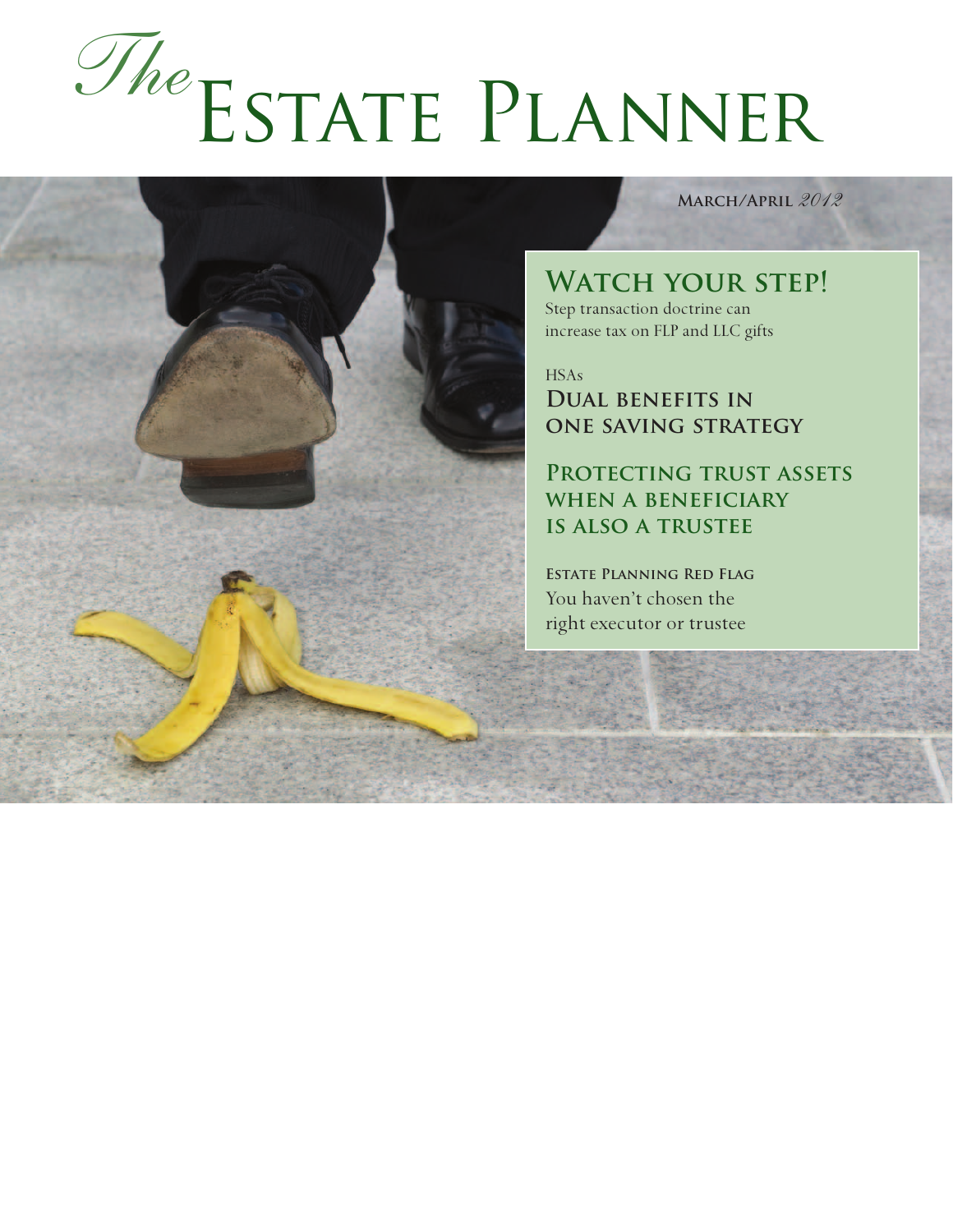# WATCH YOUR STEP! **Step transaction doctrine can increase tax on FLP and LLC gifts**

*Fa*<br>*Fa*<br>su<br>die Family limited partnerships (FLPs) and limited liability companies (LLCs) can allow you to transfer substantial amounts of wealth to your loved ones at discounted values for gift tax purposes. But watch out for the step transaction doctrine. The IRS sometimes invokes the doctrine to collapse a series of transactions into a single transaction for gift tax purposes, dramatically altering the tax outcome.

#### **FLPs and LLCs in action**

If you follow a typical arrangement, you 1) establish an FLP or LLC, retaining all of the partnership or membership units, 2) contribute assets to the entity, such as cash, real estate, marketable securities or business interests, and 3) give (or sell) minority interests in the entity to family members or to trusts for their benefit.

This technique allows you to retain control over assets while shifting most of the ownership interests to your family at a minimal tax cost. That's because, for gift tax purposes, minority FLP and LLC interests generally are entitled to substantial valuation discounts (often in the neighborhood of 40% to 50%) for lack of marketability and control.

*To ensure the desired tax treatment, the FLP or LLC should have a legitimate nontax business purpose.*

#### **Pitfalls to avoid**

To ensure the desired tax treatment, the FLP or LLC should have a legitimate nontax business purpose, such as maintaining control over a family business, consolidating management of an investment portfolio or protecting family assets from creditors. Also,



you must treat the entity as a legitimate, independent business, observing all business formalities and documentation requirements.

Even with legitimate nontax reasons for forming an FLP or LLC, families frequently get themselves into trouble because they're lax about business formalities or they commingle personal and business assets. Failing to adhere to these formalities may cause the IRS to conclude that the entity is a sham, disregard it for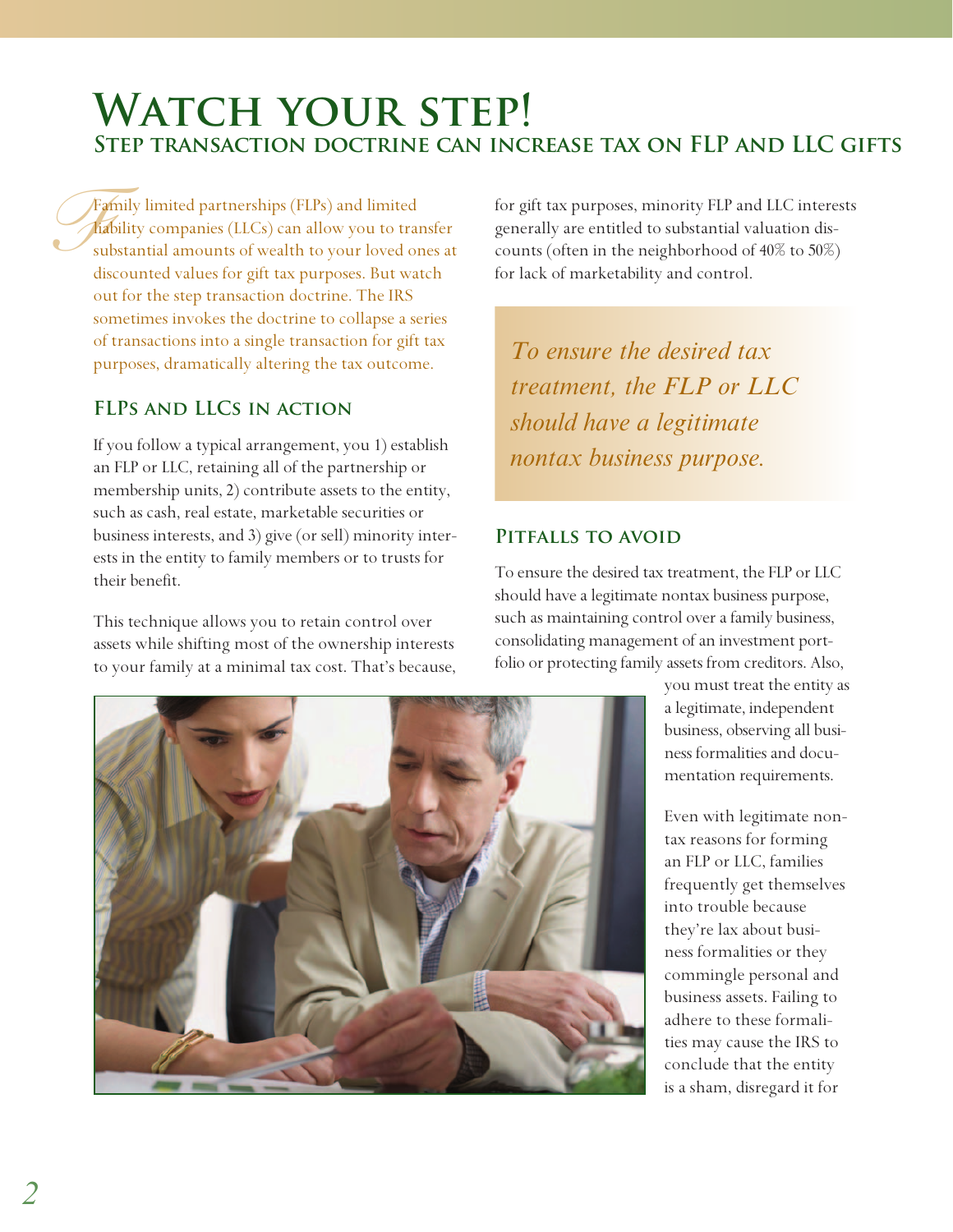### **Dotting the i's and crossing the t's**

To preserve the gift tax benefits of a family limited partnership (FLP) or limited liability company (LLC), proper documentation is a must. Consider the case of *Linton v. U.S.* The Lintons, a married couple, signed paperwork transferring securities, real estate and cash to an LLC and transferring minority LLC interests to trusts for the benefit of their children, all in the same meeting, on Jan. 22, 2003. The latter documents were undated, but several months later an attorney filled in the missing dates as Jan. 22.

On their gift tax returns, the Lintons applied 47% valuation discounts to the LLC interests. The IRS rejected the discounts, arguing, among other things, that the transfers were indirect gifts of the underlying assets under the step transaction doctrine.

The Lintons claimed that the Jan. 22 date was erroneous — that in fact they transferred the LLC interests on Jan. 31. A federal district court agreed with the IRS, however, and granted summary judgment in favor of the government.

The U.S. Court of Appeals for the Ninth Circuit reversed the lower court's decision, finding sufficient evidence to justify a trial. Even though the Lintons signed the transfer documents on Jan. 22, there was evidence to support the inference that the gifts didn't become effective until some later date  $$ such as the date the documents were delivered to the trustee.

In addition, several documents — including the LLC's federal income tax returns, the Lintons' gift tax returns and a valuation report — indicated that the LLC interests were transferred on Jan. 31, which, the appellate court said, could be sufficient to overcome the step transaction argument.

Ultimately, the Ninth Circuit gave the Lintons another opportunity to prevail in court. But the family could have avoided many headaches and litigation expenses by executing the transactions over a longer time period and dating their documents properly.

gift and estate tax purposes, and assess tax on the full value of the assets, rather than the discounted amount.

Another common mistake is to complete all of the transfers at around the same time. People often set up an FLP or LLC, transfer assets to the entity and transfer FLP or LLC interests to family members all in the same meeting. If the IRS determines that the transactions were simultaneous — or, worse, that FLP or LLC interests were transferred *before* the entity was funded — it will likely apply the step transaction doctrine and treat the arrangement as an indirect gift of the underlying assets, taxable at full value. Even if the transactions are completed in the right sequence, the IRS may challenge the arrangement as an indirect gift under the step transaction doctrine.

#### **Step transaction doctrine explained**

Under this doctrine, separate steps may be collapsed into a single transaction if:

- $\triangle$  The parties, at the time of the first step, had a *binding commitment* to undertake the later steps,
- $\triangle$  The steps were prearranged parts of a single transaction designed to produce a particular *end result*, or
- ✦ The steps are *mutually interdependent* that is, so closely intertwined that they're meaningless on their own.

Binding commitments are uncommon, but it's not unusual for the IRS or a court to invoke "end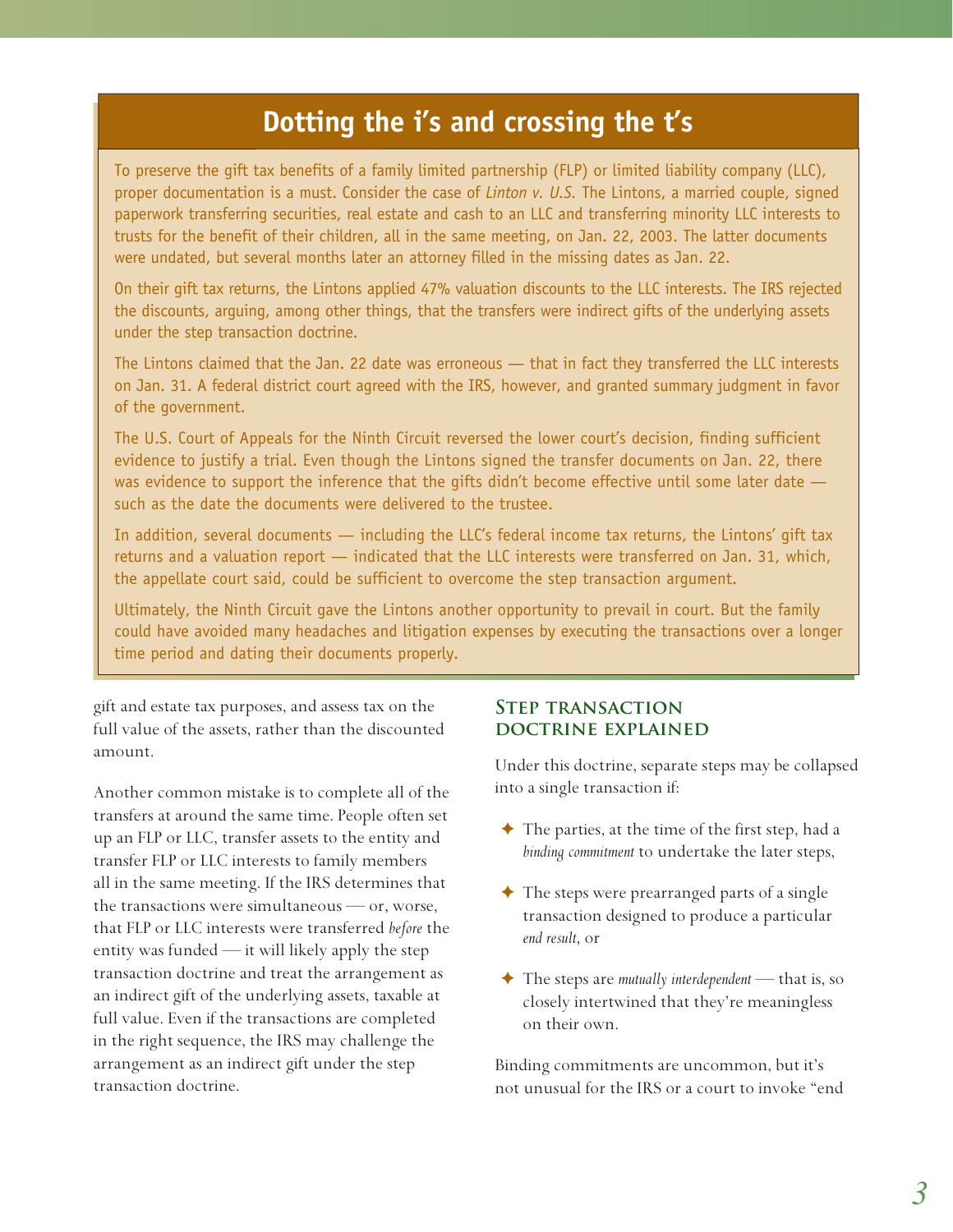result" or "mutual interdependence" tests. Under these tests, a key to avoiding step transaction treatment is to establish that the intermediate steps have tax-independent significance. Among other things, this means that enough time should pass between funding an FLP or LLC and transferring minority interests so the assets are subject to "real economic risk" during the interim.

Unfortunately, there's no magic number for determining how long you should wait; it depends on the nature of the assets, economic factors and other circumstances. Generally, funding an FLP or LLC and transferring interests later the same day won't be enough.

But the U.S. Tax Court has held that a six-day delay was sufficient. In that case, parents funded an FLP with heavily traded, highly volatile stock and assumed the risk during the six-day period that the stock's value would fluctuate before they transferred limited partnership interests to their children.

More stable assets, such as lightly traded securities or real estate, may require a longer waiting period to establish economic risk.

#### **Time it right**

If you plan to use an FLP or LLC as an estate planning vehicle, work with your advisor to determine an appropriate waiting period between funding the entity and transferring interests to family members. And to avoid an IRS challenge, be sure to document these transactions properly. (See "Dotting the i's and crossing the t's" on page 3.)  $\bullet$ 

# **HSAs Dual benefits in one saving strategy**

As health care costs continue to increase, many<br>people are looking into the benefits of Health Sa<br>Accounts (HSAs). What they're finding is that, in<br>addition to being a viable ontion to reduce health people are looking into the benefits of Health Savings Accounts (HSAs). What they're finding is that, in addition to being a viable option to reduce health care costs, HSAs can positively affect their estate plans. Why? Because HSAs grow on a tax-deferred basis.

#### **HSAs, defined**

An HSA is a tax-exempt account funded with pretax dollars. Like an IRA or  $401(k)$  plan, contributions may be made by employers, employees or both.

An HSA must be coupled with a high-deductible health plan (HDHP), however. For 2012, to qualify as an HDHP, a plan must have a minimum deductible of \$1,200 (\$2,400 for family coverage) and a \$6,050 cap on out-of-pocket expenses (\$12,100 for family coverage).

Even if you have HDHP coverage, you generally won't be eligible to contribute to an HSA if you're also covered by any non-HDHP health insurance (such as a spouse's plan) or if you're enrolled in Medicare.

For 2012, the maximum HSA contribution is \$3,100 (\$6,250 for family coverage). If you're age 55 or older, you can make additional "catch-up" contributions of up to \$1,000.

#### **HSA benefits**

HSAs provide several important benefits. First, they reduce unreimbursed health care costs by allowing you to withdraw funds tax free to pay for qualified medical expenses. Withdrawals for other purposes are subject to income tax and, if made before age 65, a 20% penalty.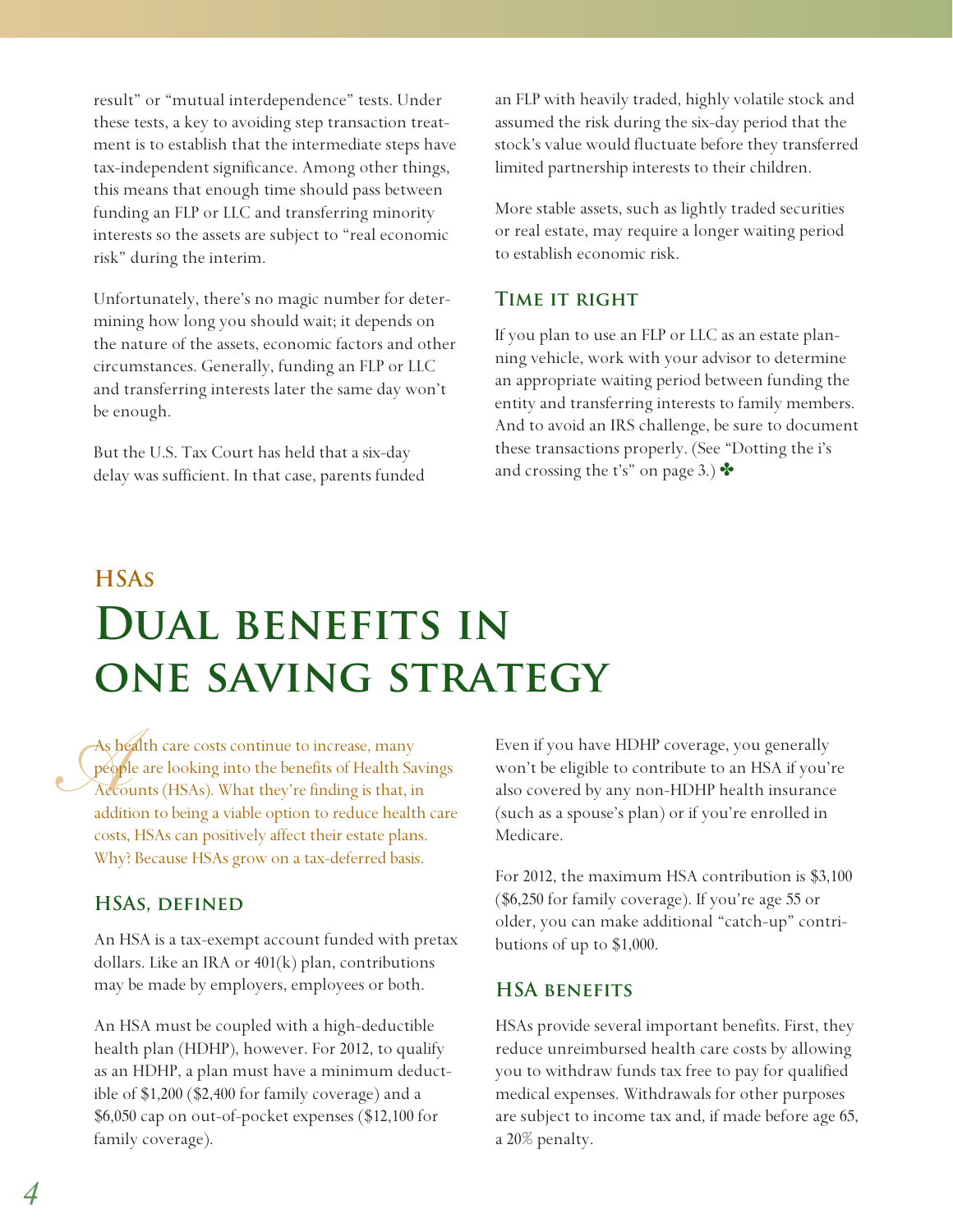Second, unused funds may be carried over from year to year, continuing to grow tax deferred. Essentially, to the extent you don't need the funds for medical expenses or for other expenses before age 65, an HSA serves as a supplemental IRA.

#### **HSAs and estate plans**

Like an IRA or a 401(k) account, unused HSA balances can supplement your retirement income or continue growing on a tax-deferred basis for your family. Unlike most other retirement savings vehicles, however, there are no required minimum distributions for HSAs.

It's important to carefully consider an HSA's beneficiary designation. When you die, any remaining HSA balance becomes the beneficiary's property. If the beneficiary is your spouse, your HSA becomes his or her HSA and is taxable only to the extent he or she makes nonqualified withdrawals.

If the beneficiary is someone other than your spouse, however, the account no longer will qualify as an HSA, and the beneficiary must include the account's fair market value in his or her gross income. (The beneficiary can, however, deduct any of your qualified medical expenses paid with the funds from your HSA within one year after your death.)

*Unlike most other retirement savings vehicles, there are no required minimum distributions for HSAs.*

This differs from an IRA, where a nonspouse beneficiary can spread RMDs over his or her lifetime. So, if you're age 65 or older and need to take distributions to pay *non*medical expenses (or for other purposes),



you may want to consider whether it makes more sense to withdraw from:

- ✦ Your IRA preserving your HSA so taxfree funds will be available for your own (or your spouse's or dependents') future medical expenses, or
- ✦ Your HSA preserving your IRA's ability to generate tax-deferred growth for your heirs.

The answer will depend on a variety of factors, such as your age and health, the size of each account, and the beneficiary's age, health and relationship to you.

#### **Bang for your buck**

In today's uncertain economy, everyone, regardless of wealth, enjoys getting a bang for their buck. Opening and contributing to an HSA account offers just that: a tax-advantaged option that can help reduce health care costs and provide estate planning benefits.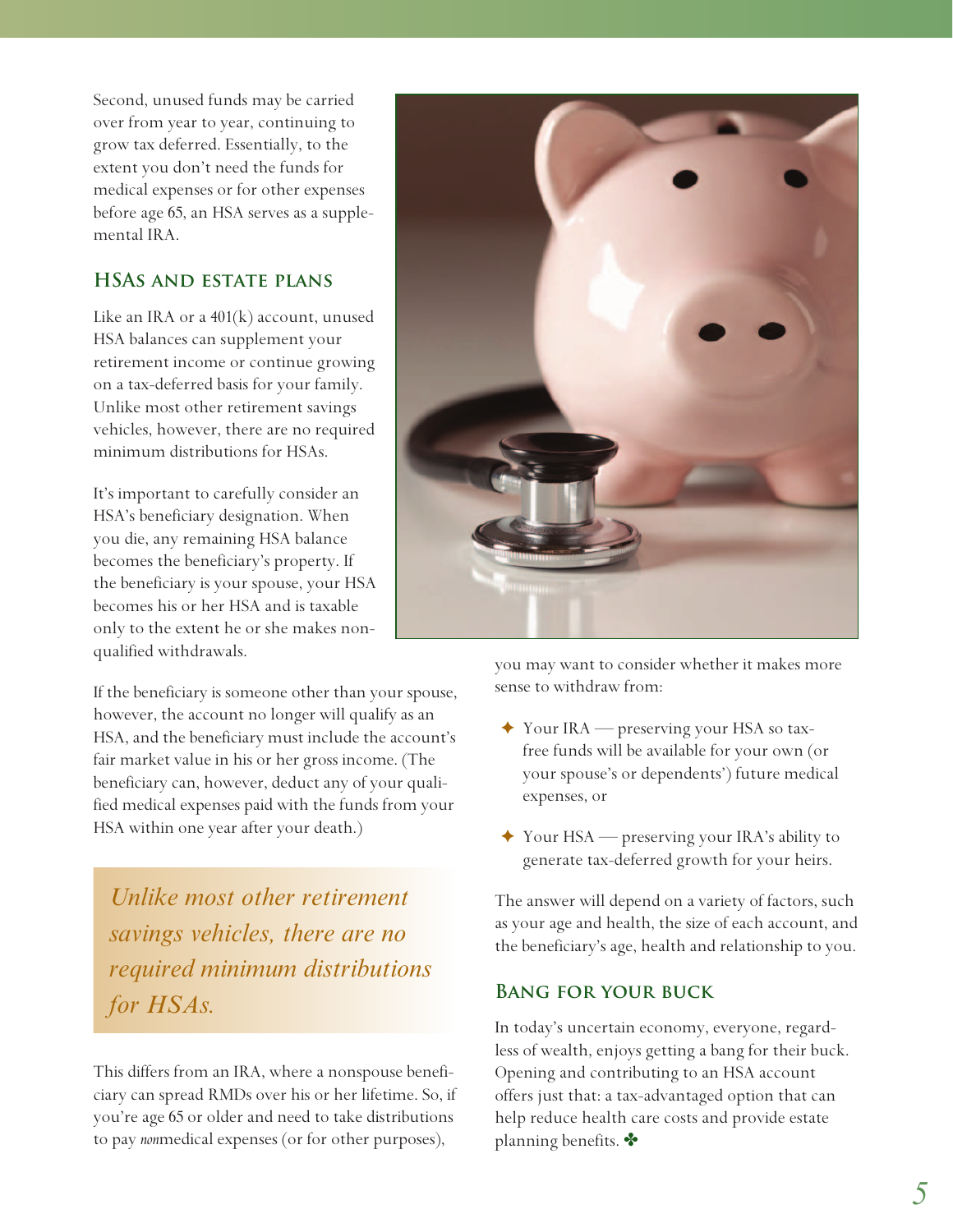# **PROTECTING TRUST ASSETS WHEN a beneficiary is also a trustee**

 $\int_{\text{be}}^{\text{Tr}}$ Trusts are an integral part of many estate plans. From an asset protection standpoint, generally it's best to appoint an independent, professional trustee. But in some cases it's desirable to name the trust's primary beneficiary as trustee. Fortunately, even then there are ways to help protect the trust assets.

#### **Why name the beneficiary?**

A properly designed trust helps safeguard assets against claims by a beneficiary's creditors as well as the beneficiary's own mismanagement. Generally, the less control a beneficiary has over the trust assets, the more protection the trust offers against creditors.

Given that, under what circumstances would a person still want to appoint the trust's beneficiary as trustee? A parent might want to give a financially savvy adult child control over the trust's investments while still providing some creditor protection. Or the creator of a credit shelter (or "bypass") trust may want to give his or her spouse control over how the assets are distributed to their children.

*In some states, appointing a beneficiary as a trustee exposes the trust assets to creditor claims regardless of whether the trust contains a spendthrift clause.*

#### **Maximize creditor protection**

Let's review a few tips for maximizing creditor protection when you name a beneficiary as trustee:

**Include a spendthrift clause.** A spendthrift clause, which is standard in most trusts, prohibits beneficiaries from selling or assigning their interests, either voluntarily or involuntarily. Thus, it



prevents a creditor from reaching a beneficiary's trust interest before the beneficiary receives it. (In most states, there are exceptions for certain creditors, including a child, spouse or former spouse with a claim for support or maintenance and certain government creditors.)

A spendthrift clause may help protect trust assets even when a beneficiary is also the trustee. In some states, however, appointing a beneficiary as a trustee exposes the trust assets to creditor claims regardless of whether the trust contains such a clause.

**Use ascertainable standards.** Discretionary trusts — as opposed to trusts that call for mandatory distributions at specified times or for a beneficiary's support — generally offer the strongest creditor protection. If distributions are within the trustee's sole discretion, the beneficiary can't compel a distribution and, therefore, neither can a creditor.

In some states, naming a beneficiary as trustee of a discretionary trust erases this creditor protection. These states allow a creditor to reach the "maximum amount the trustee-beneficiary can properly take," subject to a court's discretion to reserve a portion of that amount for the beneficiary's support.

In states that have adopted the Uniform Trust Code, however, a trust is protected from creditor